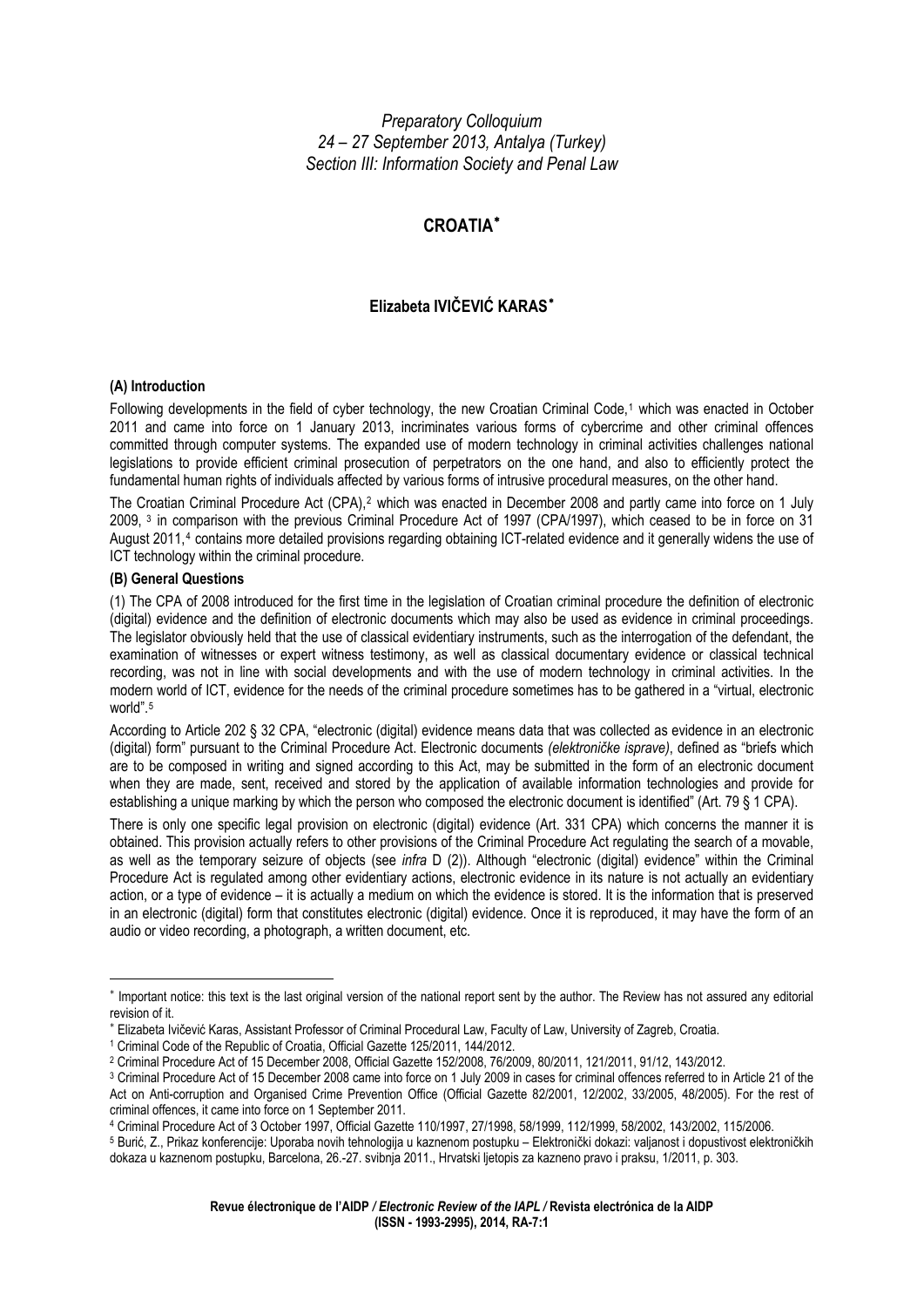Although the Criminal Procedure Act of 1997 contained provisions on the search of a computer (Art. 211.b CPA/1997), the new Criminal Procedure Act significantly amended and gave greater precision to the previous provisions. This was necessary not only to comply with international obligations, especially the Convention on Cybercrime of 2001,<sup>[6](#page-1-0)</sup> and Recommendation R(95) of the Committee of Ministers of the Council of Europe,<sup>[7](#page-1-1)</sup> but also to respond to practical needs and to clarify certain questions that arose in the jurisprudence of Croatian courts. For example, earlier practice of the Supreme Court of the Republic of Croatia *(Vrhovni sud Republike Hrvatske)* considered that text messages, stored in the memory of a seized mobile telephone, were unlawful evidence if the messages were not obtained through the measure of surveillance and interception of telephone conversations or means of remote communication, in other words through the temporary restriction of the constitutional rights and freedoms that could only be ordered by the investigation judge under specific and strict conditions.<sup>[8](#page-1-2)</sup> However, the more recent jurisprudence of the Supreme Court of the Republic of Croatia considers the search of a mobile phone as the search of a movable, or the search of the contents of records that have remained in the memory of the mobile phone, and not a real-time interception.<sup>[9](#page-1-3)</sup> So there was obviously a need to regulate more precisely at a legislative level the substantive and formal conditions for different measures and evidentiary actions which concern the use of ICT and which affect the fundamental human rights of affected individuals.

(2) The Ministry of Justice *(Ministarstvo pravosuđa)* is a central body of state administration which is in charge of the implementation of ICT within the criminal justice system. Within the General Secretariat of the Ministry of Justice, there is an IT Sector which is responsible for the implementation of ICT - for the development and maintenance of the information system, as well as for providing IT support.<sup>[10](#page-1-4)</sup> More precisely, the IT Sector: a) takes necessary actions for the implementation of ICT within the courts and state attorney offices; b) deals with planning, construction and maintenance of the information infrastructure; c) reconstructs the information system according to legislative changes and the needs of its users; d) deals with information security, and leads and coordinates projects which include an IT component; e) controls the execution of contracts; f) provides direct assistance to users, and coordinates external assistance; g) organises and coordinates training in IT.[11](#page-1-5)

Within the Ministry of the Interior, there is a Directorate for Development, Equipment and Support, within which there is a Sector for Information and Telecommunication Technology. Within this Sector, there is an IT Service *(Služba za informatiku),*  which is in charge of the development, construction and maintenance of the information system, as well as of information security of the Ministry of the Interior.<sup>[12](#page-1-6)</sup>

Within the Criminal Police Directorate *(Uprava kriminalističke policije)*, there is a National Police Office for the Suppression of Corruption and Organised Crime *(Policijski nacionalni ured za suzbijanje korupcije i organiziranog kriminaliteta (PNUSKOK))*, which includes the Service for Economic Crime and Corruption *(Služba gospodarskog kriminaliteta i korupcije)*. Within this Service, there is a special "Unit for high-technology crime" *(Odjel za visokotehnološki kriminalitet).* This unit carries out the police investigation of criminal offences committed against or through computer systems or networks.[13](#page-1-7) It is also in charge of forensic analysis and surveillance of the Internet. This section cooperates with other units within the Ministry of the Interior, providing them with assistance in the police investigation of forms of crime other than economic crime or corruption, when there is a need for expert knowledge in ICT. For example, police officers from this section carry out, upon a court warrant, searches of computers. Furthermore, police officers may also, as expert assistants, participate in the search of a computer and devices connected with the computer, or other devices for the collecting, saving and transfer of data.

(3) In the Republic of Croatia, there are private (commercial) companies that offer ICT-related services to the criminal justice system. For example, INsig2 is a private company which provides services in the field of computer forensics. It offers forensic tools, such as those with various possibilities in the search of evidence, in analysing, presenting and connecting evidence from different sources, in the acquisition of data, etc. The company also organises training for police investigators, court experts and attorneys-at-law in the field of the most recent forensic tools and provides services to the State Attorney's Office, the Ministry of the Interior, the Ministry of Defence, the Ministry of Justice, etc.[14](#page-1-8) Another example is the private company

<u>.</u>

<span id="page-1-0"></span><sup>6</sup> Convention on Cybercrime Ratification Act, Official Gazette - International Agreements, 9/2002.

<span id="page-1-1"></span><sup>&</sup>lt;sup>7</sup> Recommendation of the Committee of Ministers to member states concerning problems of criminal procedural law connected with information technology, adopted by the Committee of Ministers 11 September 1995.

<sup>8</sup> Supreme Court of the Republic of Croatia, I Kž-75/02-3 of 13 February 2002, I Kž-584/03-3 of 3 March 2005.

<span id="page-1-3"></span><span id="page-1-2"></span><sup>&</sup>lt;sup>9</sup> Supreme Court of the Republic of Croatia, I Kž 686/06-3 of 8 August 2006; I Kž 901/07-4 of 13 December 2007; I Kž 707/07-3 of 10 April 2008. Ivičević Karas, E., Radnje i mjere procesne prisile radi pribavljanja predmeta za potrebe kaznenog postupka, Hrvatski ljetopis za kazneno pravo i praksu, 2/2008, p. 952.

<span id="page-1-4"></span><sup>10</sup> Article 5 of the Decree on the internal organisation of the Ministry of Justice (*Uredba o unutarnjem ustrojstvu Ministarstva pravosuđa)* of 23 February 2012, Official Gazette 28/2012.

<span id="page-1-6"></span><span id="page-1-5"></span><sup>&</sup>lt;sup>11</sup> Article 30 of the Decree on the internal organisation of the Ministry of Justice.<br><sup>12</sup> http://www.mup.hr/UserDocsImages/minstarstvo/USTROJ\_MUP\_RH/Sluzba\_za\_informatiku.pdf

<span id="page-1-7"></span><sup>&</sup>lt;sup>13</sup> Official website of the Criminal Police, Ministry of the Interior, http://www.policija.hr/159.aspx

<span id="page-1-8"></span><sup>14</sup> http://www.insig2.hr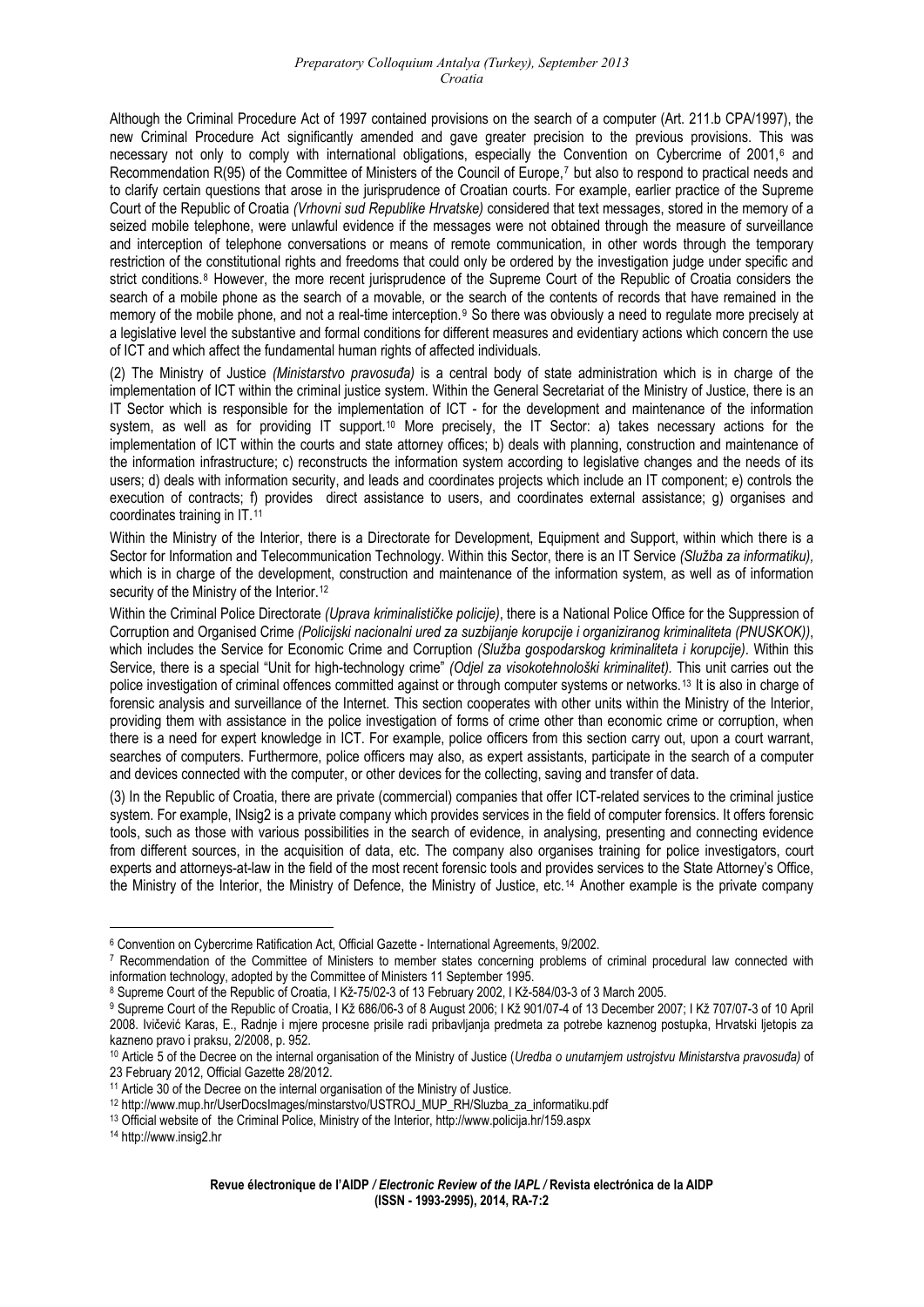DataSector d.o.o. which specialises in the field of data recovery.<sup>[15](#page-2-0)</sup> It also provides forensic analysis of computers and mobile phones, and takes part in investigations carried out by the Ministry of the Interior, through cooperation with forensics experts in IT.[16](#page-2-1) A further example is Borea d.o.o., a private company which offers services in the field of IT security. It provides computer forensics services in detecting and solving security incidents.[17](#page-2-2) The activity of the company includes forensic analysis of computers and the net, ranging from making accurate copies and reviewing the data, right through to analysing data on net resources.[18](#page-2-3) Therefore, it is possible to conclude that a private sector is involved in providing ICT-related services to the criminal justice system in the Republic of Croatia.

#### **(C) Information and Intelligence: building information positions for law enforcement**

(1) Within the Ministry of Interior, the Police Directorate *(Ravnateljstvo policije)* adopted and implemented the concept of "intelligence-led-policing" (ILP) in order to support investigation of serious crime and strategic planning. Therefore, police authorities have competence to build information positions. The ICT-related techniques used for building information positions for police authorities while conducting inquiries into criminal offences include accessing various public and private databases and comparing those data with police data records, registers and automatic data-processing bases.

Besides police forces, the intelligence services also have access to various public and private databases in order to gather information within their competences. There are only limited possibilities to use coercive measures involving ICT-related techniques for building information positions for intelligence services, and only under strict conditions (see below).

(2) In order to establish the identity of the suspect, police authorities may take non-intimate samples for molecular genetic analysis from the suspect of a criminal offence for which a punishment of imprisonment is prescribed, even without his consent (Art. 211 § 1 and 3 CPA). These data on identity may be entered into the data collections and databases with automatic data processing. The structure and the manner of keeping these databases are regulated by Regulations adopted by the Minister of the Interior.[19](#page-2-4) According to Article 2 of the Regulations, the collection of DNA profiles is established and managed in the IT system of the Ministry of the Interior. This collection contains, among other data, the DNA profile and complete or partial DNA profiles of traces collected from the crime scene.

Taking samples of biological materials from the place where the criminal offence was committed may be ordered by the authority (including police authorities) conducting the search, the temporary seizure of objects, an investigation on the scene of a criminal offence or other evidentiary action prior to the commencement of the proceedings (Art. 327 § 4 CPA). However, only the authority conducting the criminal proceedings, a state attorney or the court may order molecular genetic analysis if a probability exists that data important for proving the criminal offence would be obtained by such an analysis (Art. 327 § 1 CPA). For this purpose, the authority conducting the proceedings may, prior to and pending criminal proceedings for a criminal offence prosecuted ex officio, order the taking of samples of biological material from the place where the criminal offence was committed and from another place where there are traces of a criminal offence, from the defendant, from the victim and from another person (provided that it is not a biological sample of that person), unless otherwise prescribed by the Criminal Procedure Act (Art. 327 § 2 CPA).

Regarding financial data, a state attorney may ask for data from banks only for the need of a certain criminal investigation. If the bank denies access to data considered to be a bank secret, the state attorney may request the court to issue a court order (Art. 265 §1 CPA). The court also stipulates the term within which the bank must hand over the data to the state attorney. This means that financial data considered to be a bank secret are protected in a way that banks are actually not obliged to reveal them, unless upon a court order. At the request of a state attorney, a court may also order the bank to deliver data related to a person's account when it is probable that that person "receives, holds or disposes in any other way of income arising from a criminal offence on his bank account and this income is important for the investigation of that criminal offence or that it may be seized by force pursuant to law" (Art. 265 § 2 CPA). These measures are regulated by the Criminal Procedure Act within the formal evidentiary action of the temporary seizure of objects.

(3) Verification of personal data *(sravnjivanje osobnih podataka)* is another possibility for law enforcement agencies to use ICT-related techniques for building information positions. "The police authorities may compare personal data of citizens kept in a database and other registers with police data records, registers and automatic data processing bases, provided that there are grounds for suspicion that a criminal offence prosecuted ex officio has been committed" (Art 340 § 1 CPA). Verification of personal data implies collating personal data which are stored in various collections and registers (for example, records regarding the verification of identity, transit over the border, registered revenue, etc.) with police registers

<span id="page-2-0"></span><sup>15</sup> http://www.datasector.hr/o-nama

<span id="page-2-1"></span><sup>16</sup> http://www.datasector.hr/forenzika

<span id="page-2-4"></span><span id="page-2-3"></span>

<span id="page-2-2"></span><sup>&</sup>lt;sup>17</sup> http://www.borea.hr/usluge/racunalna-forenzika-8-11<br><sup>18</sup> http://www.borea.hr/usluge/forenzicka-analiza-racunala-i-mreze-8-29<br><sup>19</sup> Regulations on the organisation and the manner of managing collections with automatic p the suspect *(Pravilnik o ustrojstvu i načinu vođenja zbirki s automatskom obradom podataka o utvrđivanju istovjetnosti osumnjičenika),* Official Gazette 157/2009.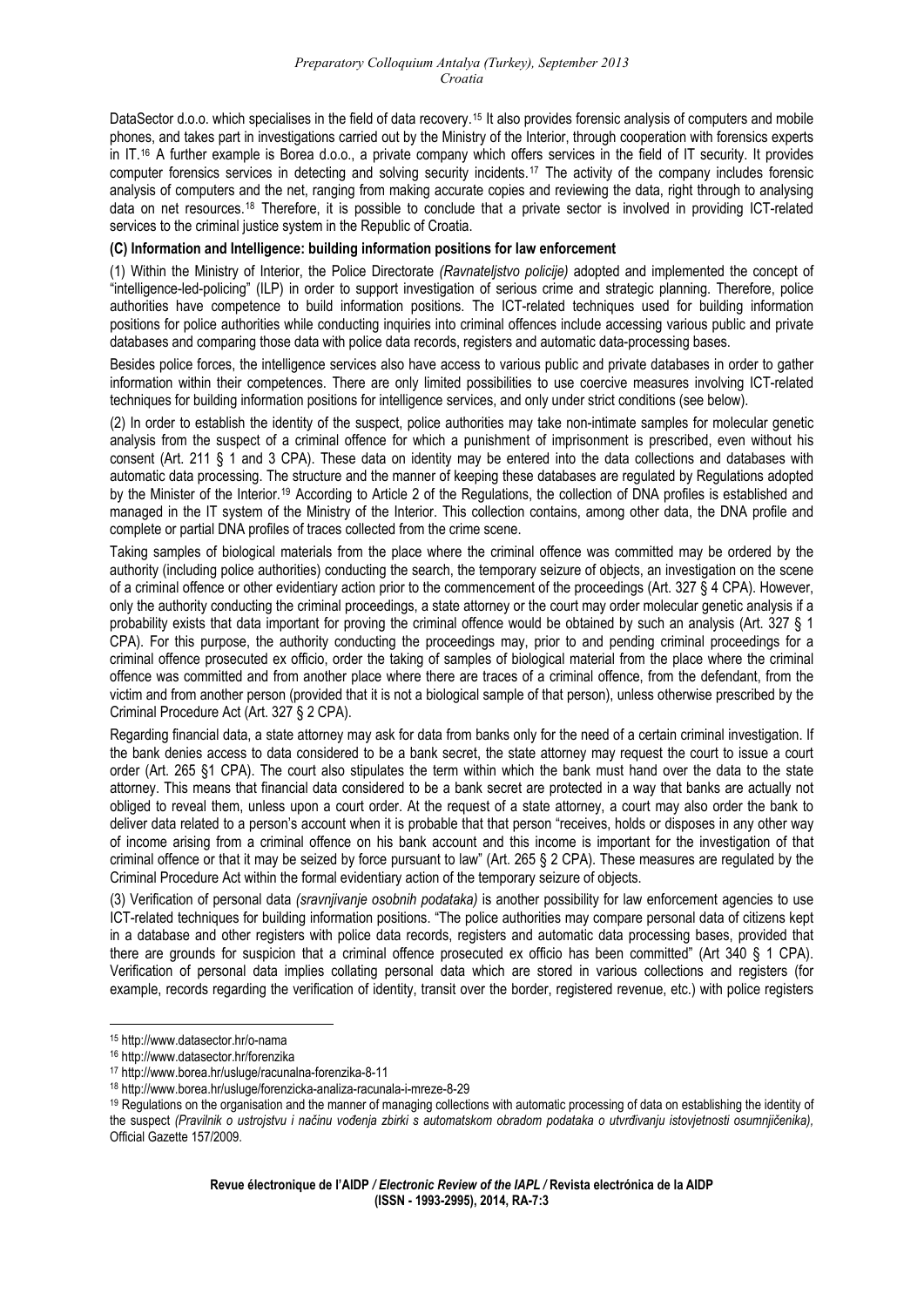and collections containing an electronic database. The gathered data may be used to create a "profile" of a potential perpetrator, as well as indicators of a suspect.[20](#page-3-0) However, the information collected through verification of personal data serves primarily for the identification of a perpetrator and therefore "must be erased as soon as it ceases to be necessary for successfully conducting criminal proceedings, at the latest twelve months from the day when it was stored". Prolongation is possible only exceptionally "if it is probable that in such a manner pursuit of a certain person or object may be successfully completed", and it must be ordered by the judge of investigation (Art. 340 § 1 CPA).

According to Article 25 of the Act on the Security Intelligence System of the Republic of Croatia (ASIS),[21](#page-3-1) intelligence forces may gather information, within their competences, through communication with citizens and by requesting official data from state bodies and legal persons, including the consultation of registers, data collections and official documentation. The consultation of data collections or documentation may be conducted either through direct insight, or through permanent access to a computer data collection through the use of appropriate interfaces (Art. 31 ASIS).

(4) According to Article 68 of the Police Services and Competences Act (PSCA),[22](#page-3-2) a police officer may claim from telecom providers the verification of identity, duration and frequency of contacting certain telecommunication addresses, in order to: a) prevent danger, b) prevent violence and c) prevent and discover a criminal offence which is prosecuted ex officio. This verification may include the determination of the locations of persons establishing the telecommunication contacts, as well as the identification marks of the device, but it does not include the interception of telecommunication content data. It should be stressed that the police may not gather the data directly through the application of specific computer programmes, but only indirectly through telecom providers.[23](#page-3-3) Verification may be carried out only upon written authorisation issued by the Head of the Criminal Police, or by another person that he or she authorises. There is no judicial control provided on this police action.

Besides police authorities, intelligence forces have the authority to gather information, but also to use coercive powers in their preventive tasks, primarily in order to protect national security, but also to prevent crimes such as terrorism, other forms of organised violence, as well as organised and economic crime.[24](#page-3-4) According to Article 33 of the Act on the Security Intelligence System of the Republic of Croatia, the Security Intelligence Agency (SOA) (and the Military Security Intelligence Agency (VSOA), but only regarding Ministry of Defence personnel), may use measures for the secret collection of data if it is necessary for the protection of state security and when the information cannot be gathered in any other way or if its gathering would involve great difficulties. Secret collection of data includes measures such as secret surveillance of telecommunication, secret electronic surveillance of premises and objects, secret surveillance by recording persons in open areas and public places, and secret surveillance and video and audio technical recording of persons and their conversations in public places. The secret surveillance of telecommunication includes the contents of communication, data on telecommunication traffic, the location of the user, and/or international telecommunication links.

Secret surveillance may be proposed by the Director of the Intelligence Agency and ordered by a written warrant with a statement of reasons issued by a Supreme Court judge. Only exceptionally, if there is a danger of delay, may the Director of the Intelligence Agency himself order secret surveillance, but upon his report, the competent Supreme Court judge must issue a warrant of approval within 24 hours from the beginning of the application of the measure. If a warrant is not issued, the measure has to be interrupted and all the produced documents and materials have to be destroyed (Art. 36 § 2 ASIS). Secret surveillance may last up to four months, and can be prolonged for another three months.<sup>[25](#page-3-5)</sup> It is important to stress that, having practically the same legal value as the official notes of the police, intelligence information is not admissible as evidence in the criminal procedure. However, intelligence information may be used as "preliminary information for opening criminal investigation".[26](#page-3-6)

(5, 6) According to Article 68 of the Police Services and Competences Act, telecommunication providers have to provide, on the request of the police, data on the verification of the identity, duration and frequency of contacting certain telecommunication addresses, on the locations of persons establishing the telecommunication contacts, as well as the identification marks of the device. According to Article 19 of the Act on the Security Intelligence System of the Republic of Croatia, all legal and natural persons who operate telecommunication networks and provide public telecommunication services are obligated not only to provide direct and permanent access to objects and technical equipment for the secret

<sup>1</sup> 20 Krapac, D., Kazneno procesno pravo, Prva knjiga: Institucije, Narodne novine, Zagreb, 2012., p. 348-349.

<span id="page-3-1"></span><span id="page-3-0"></span><sup>21</sup> Act on the Security Intelligence System of the Republic of Croatia *(Zakon o sigurnosno-obavještajnom sustavu Republike Hrvatske),* Official Gazette 79/2006, 105/06.

<span id="page-3-3"></span><span id="page-3-2"></span><sup>&</sup>lt;sup>22</sup> Police Services and Competences Act (Zakon o policijskim poslovima i ovlastima), Official Gazette 76/2009.<br><sup>23</sup> See Pajčić, M., Korištenje forenzičnim računalnim programima za prikupljanje dokaza u kaznenom postupku, kazneno pravo i praksu, 1/2009, p. 307.

<span id="page-3-4"></span><sup>&</sup>lt;sup>24</sup> See Đurđević, Z., Preparatory Colloquium of the XVIII International Congress of Penal Law, Section III, Pula (Croatia), 6-9 November 2008, p. 118.

<span id="page-3-5"></span><sup>25</sup> *Ibid.*, p. 118-119. 26 *Ibid.*, p. 117-118.

<span id="page-3-6"></span>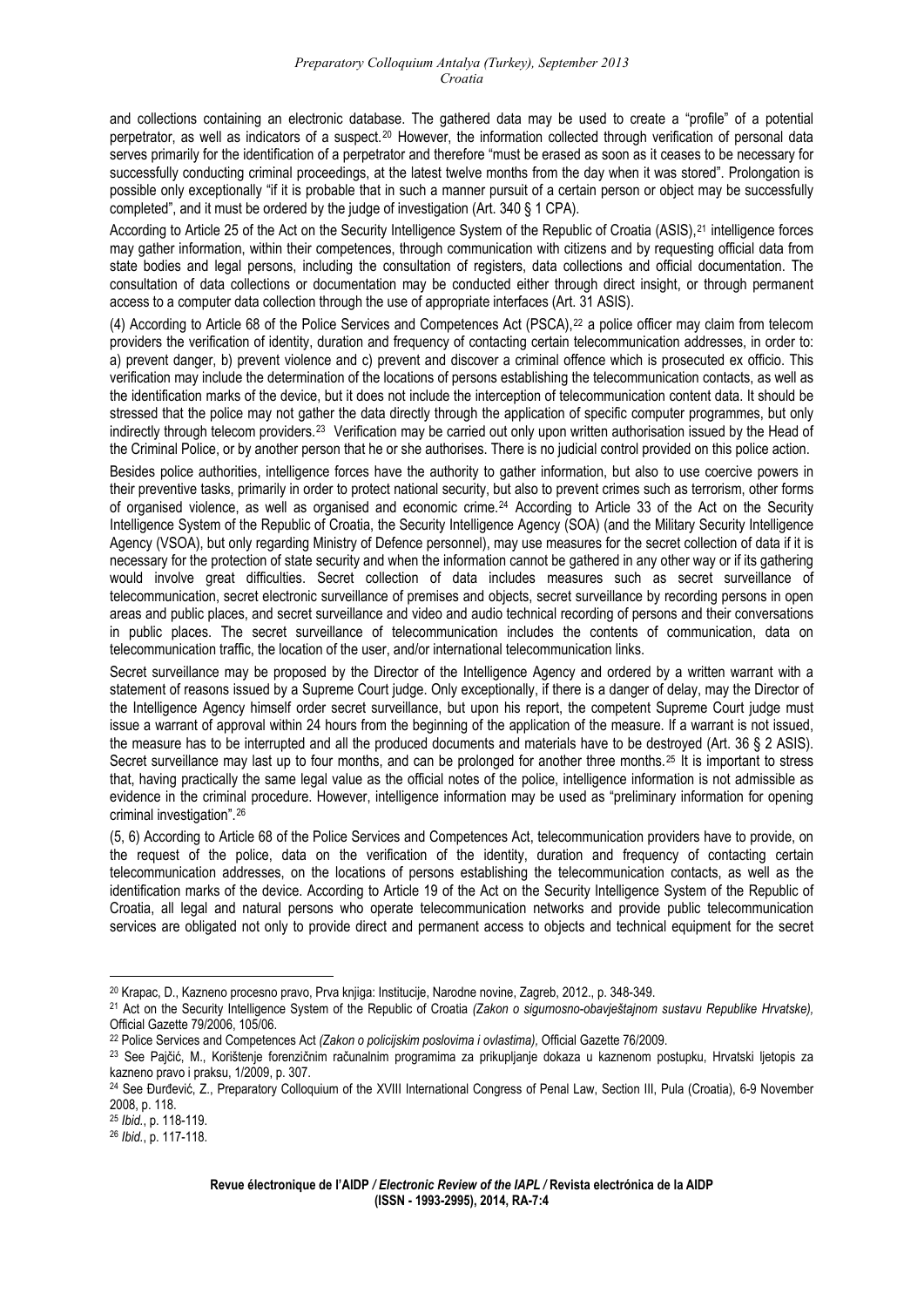surveillance of telecommunication by the Operational Technical Centre for Surveillance of Telecommunications (OTC),<sup>[27](#page-4-0)</sup> but also to keep data on telecommunication traffic in the previous year, and to deliver data on all communication devices which appeared at a certain geographic, physical or logical location, regardless of the telecommunication activities, in the period of the previous 48 hours.

 (7) The principal rule regarding police authorities building information positions is, on one hand, that there is no judicial control. Information gathered through building information positions serve as evidence in a "cognitive sense" which should direct the criminal investigation and the taking of formal evidentiary actions. On the other hand, building information positions by intelligence services through the use of ICT is subject to judicial control, as described above, since covert coercive measures may only be taken following a warrant issued by a Supreme Court judge. However, measures such as gathering information through communication with citizens and by requesting official data from state bodies and legal persons, including the consultation of registers, data collections and official documentation, are not subject to judicial control.

#### **(D) ICT in the criminal investigation**

(1) For the needs of the pre-trial procedure, there is the possibility of interception in real time of both traffic data and content data. These measures are carried out within "special evidentiary actions" which are conducted covertly regarding the targeted person, and which "temporarily restrict certain constitutional rights of citizens" (Art. 332 § 1 CPA). They consist of "surveillance and technical recording of telephone conversations and other means of remote communication" (Art. 332 § 1 (1) CPA).or of "the interception, gathering and recording of computer data" (Art. 332 § 1 (2) CPA). There are no specific provisions on special evidentiary action of "the interception, gathering and recording of computer data" which would allow the possibility to obtain electronic evidence through remote forensic computer programs.[28](#page-4-1)

The substantive preconditions for applying special evidentiary actions are that "the investigation cannot be carried out in any other way or would be accompanied by disproportionate difficulties" and that "there are grounds for suspicion" that the person "committed or has taken part together with other persons in committing" an offence which is listed in a catalogue of offences.[29](#page-4-2) The formal precondition is a written warrant with a statement of reasons, which may be issued by the judge of investigation upon the written request, accompanied by a statement of reasons, of a state attorney. Only exceptionally, "when circumstances require that the actions are to commence immediately", may the state attorney issue a warrant "prior to the commencement of the investigation for a term of twenty-four hours", but he "must deliver the warrant with a note on the time of issue and a statement of reasons to the judge of investigation within the term of eight hours from the issue" (Art. 332 § 2 CPA). The judge of investigation decides on the legality of the warrant. However, these provisions, although still existing in the legislative text, have actually been vacated by the Decision of the Constitutional Court of the Republic of Croatia,<sup>[30](#page-4-3)</sup> which held that the contents of the provision of Article 332 § 2 of the Criminal Procedure Act is undefined and unclear, and that its effects are unclear and unpredictable.<sup>[31](#page-4-4)</sup> So this legislative provision will have to be amended until 31 December 2013 at the latest, in order to comply with the Constitution.

Special evidentiary actions, including the surveillance and technical recording of telephone conversations and other means of remote communication, as well as the interception, gathering and recording of computer data, may last up to six months at the most. On the motion of a state attorney, the judge of investigation may, "on account of important reasons", prolong the duration of such measures for a term of another six months, and then again for a further term of six months, in "specially complex cases" (Art. 335 § 3 CPA). These provisions have also been vacated by a Decision of the Constitutional Court of the Republic of Croatia,[32](#page-4-5) which considered that the legal notions, such as "on account of important reasons" and "especially complex cases" were undefined.[33](#page-4-6) The Constitutional Court also considered that the prolongation of deadlines may only be

<span id="page-4-0"></span><sup>&</sup>lt;sup>27</sup> The Operational Technical Centre for Surveillance of Telecommunications (OTC) is provided for in Article 18 of the Act on the Security Intelligence System of the Republic of Croatia. The OTC activates and manages the measures of secret surveillance of telecommunication services, whether they are regulated by the Criminal Procedure Act or the Act on the Security Intelligence System of the Republic of Croatia. It also coordinates and supervises legal and natural persons who operate public telecommunication networks and provide public telecommunication services and the bodies in charge of measures of secret surveillance.

<span id="page-4-2"></span><span id="page-4-1"></span><sup>&</sup>lt;sup>28</sup> See Pajčić, M., *supra* note 23, p. 310-313.<br><sup>29</sup> The catalogue of offences is listed in Article 334 of the Criminal Procedure Act, which refers to both Criminal Code of 1997 (Official Gazette 110/1997, 27/1998, 50/2000, 129/2000, 51/2001, 111/2003, 190/2003, 105/2004, 84/2005, 71/2006, 110/2007, 152/2008, 57/2011, 77/2011) and the new Criminal Code of 2011. The catalogue includes, besides other severe criminal offences, cyber crimes and other criminal offences committed through computer systems such as child pornography on a computer system or network (Art. 197a CP/1997), infringement of secrecy, integrity and accessibility of computer data, programs and systems (Art. 223 CP/1997), computer forgery (Art. 223a CP/1997), computer fraud (Art. 224a CP/1997). It also includes all criminal offences against computer systems, programs and data (Chapter XXV CP/2011) punishable by imprisonment for a term of five years or more.

<span id="page-4-3"></span><sup>30</sup> Constitutional Court of the Republic of Croatia *(Ustavni sud Republike Hrvatske),* U-I-448/2009, U-I-602/2009, U-I-1710/2009, U-I-18153/2009, U-I-5813/2010, U-I-2871/2011 of 19 July 2012, Official Gazette 91/2012, point 162.<br><sup>31</sup> See Krapac, D., supra note 20, p. 336.

<span id="page-4-5"></span><span id="page-4-4"></span><sup>31</sup> See Krapac, D., *supra* note 20, p. 336. 32 Constitutional Court of the Republic of Croatia, *supra* note 30, point 170. 33 See Krapac, D., *supra* note 20, p. 337.

<span id="page-4-6"></span>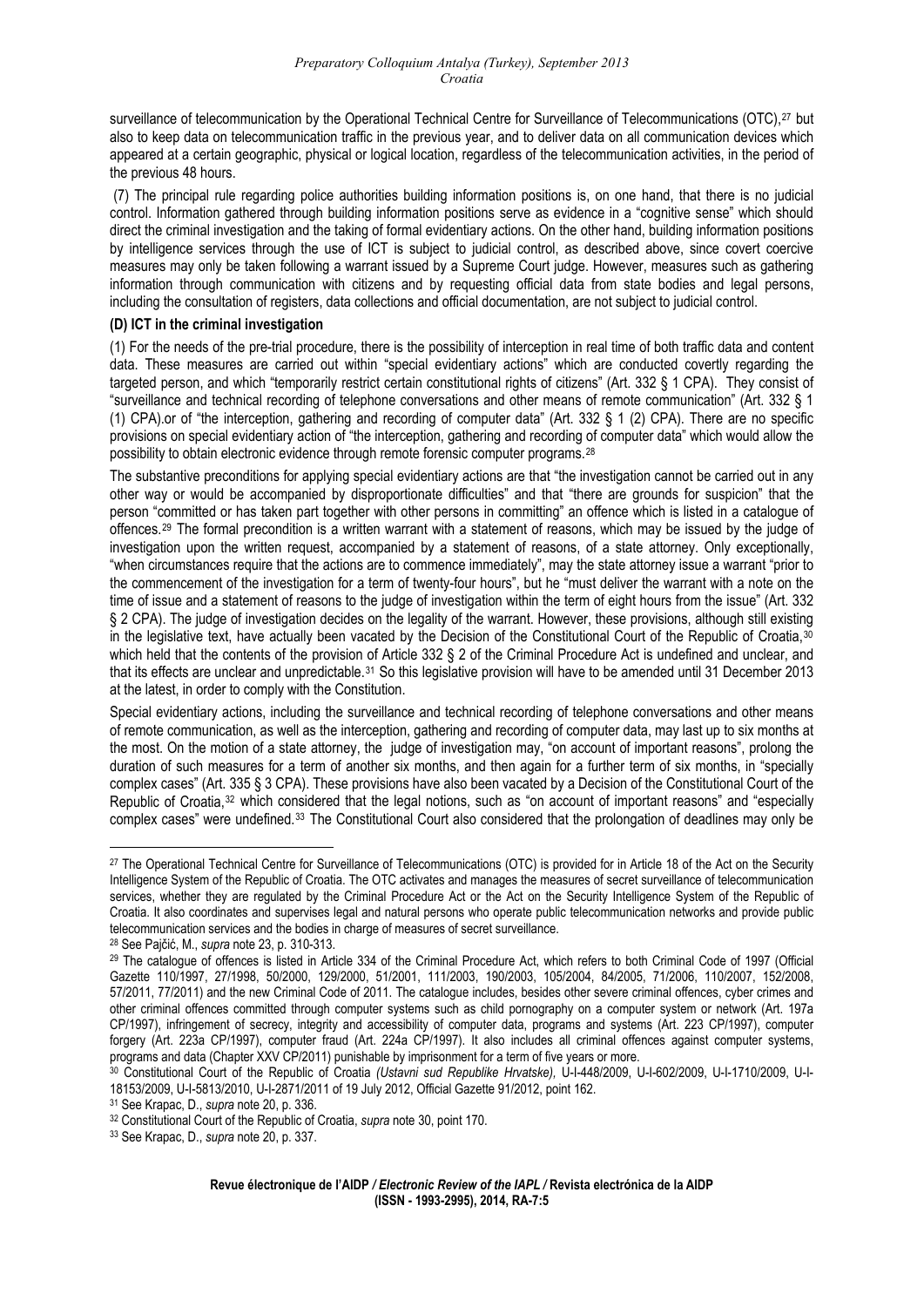exceptional, and only if the evidence could not be gathered in a manner which would less infringe the constitutional rights of citizens.

According to the Criminal Procedure Act, special evidentiary actions of surveillance and technical recording of telephone conversations and other means of remote communication and special evidentiary actions of interception, gathering and recording of computer data are all executed by police authorities, who draw up daily reports on the process of execution and the documentation of the technical transcript, which they deliver to the state attorney upon his request (Art. 337 § 1 CPA). "Upon the termination of the action, the police authorities draw up a special report for the state attorney's office and the judge of investigation stating as follows: 1) the time of the commencement and time of the termination of the action; 2) the number and identity of persons covered by the action" (Art. 337 § 2 CPA). Although still prescribed in the Criminal Procedure Act, these provisions have been declared unconstitutional and have been vacated by a Decision of the Constitutional Court of the Republic of Croatia, which considered that there were deficiencies in the mechanism of the state attorney's and the court's control over the application of these actions, since there was no obligation for the police to deliver daily reports and documentation of the technical transcript to the judge of investigation and the state attorney. Therefore, the judge of investigation does not have access to information relevant to assess how well grounded the application of evidentiary action in the whole procedure is.[34](#page-5-0) Therefore, a legislative amendment is expected, which should provide mechanisms for efficient state attorney and judicial control of the execution of special evidentiary action.

(2) The Criminal Procedure Act provides that, unless otherwise prescribed by the Criminal Procedure Act, electronic evidence shall be obtained by applying the general provisions regulating the search of a movable, including a computer and devices connected with the computer, other devices for the collecting, saving and transfer of data, telephone, computer and other communications, as well as data carriers (Art. 257 CPA). Upon the request of the authority carrying out the search, which can be a state attorney, an investigator or police forces, the person using the computer or having access to the computer or other device or data carrier, as well as the telecommunications service provider, must enable access to the computer, device or data carrier and give necessary information for its undisturbed use and for the fulfilment of the objectives of the search. These persons also must immediately undertake measures to prevent the destruction or change of data. Such measures can also be undertaken by an expert assistant, but only upon the order of the authority carrying out the search. There is no legislative provision that an expert assistant could be ordered to take measures necessary to access the data contained in the computer and other devices, for example in cases where the computer must first be repaired in order to enable it to be an object of the search.[35](#page-5-1)

In the case where a private person, with the exception of the defendant, fails to comply with his or her obligations, he or she may be punished with fine not exceeding HRK 50,000.00. If he or she still does not comply, he or she may be punished by imprisonment until the request is executed, but for no longer than one month (Art. 257 § 3 and Art. 259 § 1 CPA).

Besides provisions on the search, provisions regulating rules on the temporary seizure of objects also apply to obtaining electronic evidence (Art. 261 and Art. 263 CPA): they apply to data saved on a computer and devices connected thereto, as well as on devices used for the collecting and transferring of data, data carriers and subscription information which is in the possession of the service provider, except in the case where temporary seizure is explicitly prohibited by the Criminal Procedure Act. According to Article 263 of the Criminal Procedure Act, these data must be handed over to the state attorney upon his written request in an integral, original, legible and understandable format, in a term stipulated by the state attorney, otherwise sanctions are imposed (see above). The collected data shall be recorded in real time by the authority carrying out the action, respecting the regulations regarding the obligation to observe confidentiality in the recording, protecting and storing of the data. In accordance with the circumstances, data not related to the criminal offence for which the proceedings are conducted, and are required by the person against which the measure is applied, may be recorded on an appropriate device and be returned to this person even prior to the conclusion of the proceedings.

Upon a motion of the state attorney, the judge of investigation may decide on the protection and safekeeping of all data collected from a computer and other devices, for as long as necessary and for six months at the most. After this term, the data shall be returned, unless they have been used in the commission of a specific "cybercrime" or other criminal offences committed through computer systems, or if they are used as evidence of a criminal offence for which proceedings are being conducted.

 (3) According to Article 335 § 2 of the Criminal Procedure Act, "the technical operative centre for the supervision of telecommunications that carries out technical coordination with the provider of telecommunication services in the Republic of Croatia as well as providers of telecommunication services shall be bound to provide the necessary technical assistance to the police authorities". In the case of non compliance and proceeding contrary to this obligation, the judge of investigation shall, upon a motion with a statement of reasons of the state attorney, impose a fine on the provider of telecommunication services in an amount not exceeding HRK 1,000,000.00. A sanction shall also be imposed both on the responsible person in

<span id="page-5-0"></span><sup>&</sup>lt;sup>34</sup> Constitutional Court of the Republic of Croatia, *supra* note 30, point 171-174.<br><sup>35</sup> Ivičević Karas, E., *supra* note 9, p. 952-953,

<span id="page-5-1"></span>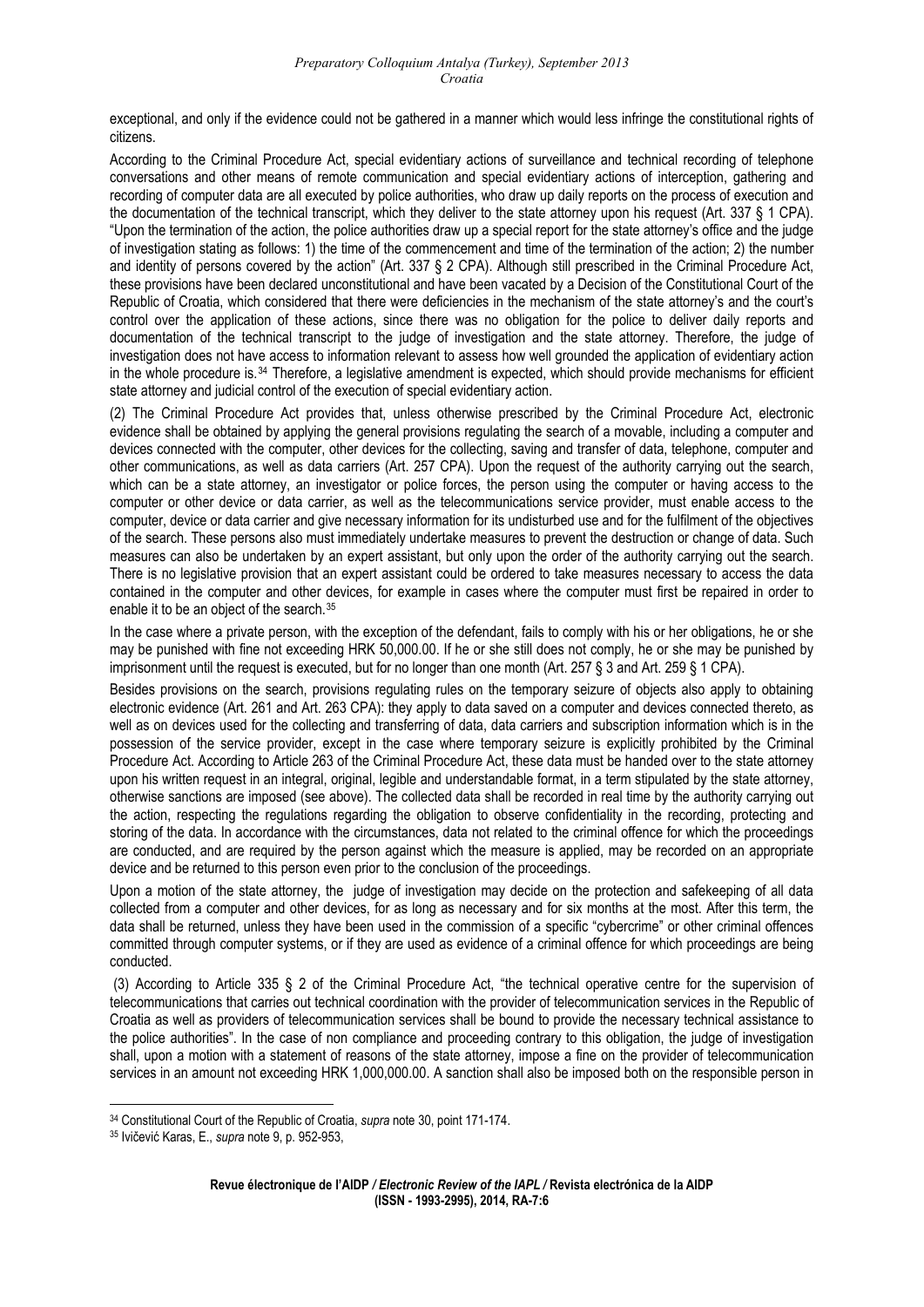the technical operative centre for the supervision of telecommunications that carries out technical coordination, and on a provider of telecommunication services in the Republic of Croatia, in an amount not exceeding HRK 50,000.00. If, thereafter, the ruling is not complied with, the responsible person may be punished by imprisonment until the ruling is executed, but for no longer than one month. There is a possibility of appeal against the ruling on the fine and imprisonment, but the appeal does not stay its execution.

In the case of the evidentiary action of a search of a computer, according to Article 257 § 1 of the Criminal Procedure Act, upon the request of the authority carrying out the search of a computer (a state attorney, investigator or the police), not only the person using the computer or having access to the computer but also the telecommunications service provider must enable both access to the computer, device or data carrier, and provide necessary information "for its undisturbed use and for the fulfilment of the search objectives". They must also, upon the order of the authority carrying out the search, "immediately undertake measures for preventing the destruction or change of data" (Art. 257 § 2 CPA). If a service provider fails to comply, it may be punished with a fine not exceeding HRK 50,000.00. Even if after such a fine it does not comply, it may be punished by imprisonment until the request is executed, but for no longer than one month (Art. 257 § 3 CPA).

(4) According to Article 79 § 1 of the Police Services and Competences Act, the police may record public places using audiovideo devices in order to prevent criminal offences which are prosecuted ex officio, as well as misdemeanours. According to Article 79 § 2 of the Police Services and Competences Act, on the occasion of a public gathering, if there is a danger to people's life and health or to property, the police are permitted to audio- and video- record and photograph the public gathering. In both of these cases, the police must beforehand and publicly announce the intention to make the recording.[36](#page-6-0) If a criminal offence occurs during the recording of a public place using audio-video devices, this recording may be used as evidence in criminal proceedings as a "public recording".

Video surveillance may be applied as a covert, special evidentiary action of "entry into the premises for the purpose of conducting surveillance and technical recording of the premises", and/or the "covert following and technical recording of individuals and objects (Art. 332 §1 (3) and (4) CPA)". The substantive and formal preconditions for applying these measures are the same as those prescribed for the special evidentiary actions of "surveillance and technical recording of telephone conversations and other means of remote communication" or of "the interception, gathering and recording of computer data" (see *supra* D (1)). These measures are covert and coercive towards a person against whom there are grounds for suspicion that he committed or has taken part together with other persons in committing an offence listed in the catalogue of offences. However, these measures may be applied to the means, premises and objects of other persons only with their written consent (Art. 332 § 5).

There is no legislative provision stipulating the obligation of natural or legal persons to cooperate with law enforcement agencies in applying video surveillance.

(5) During the pre-trial proceedings, evidentiary actions, including the interrogation of suspects and witnesses, are conducted by a state attorney, or an investigator upon his order (Art. 213 § 1 CPA). The first interrogation of the defendant, conducted by the state attorney or the investigator, must be recorded by an audio-video recording device, which is operated by an expert person (Art. 275 § 2 CPA). The audio-video recording of the first interrogation of the defendant is always obligatory, otherwise the protocol on the interrogation of the defendant may not be used as evidence in proceedings (Art. 281 CPA). Further interrogations may be recorded upon a decision of the authority conducting the interrogation, but the recording is not obligatory.

The defendant may be confronted with a witness or another defendant if their statements do not correspond regarding important facts. If the confrontation takes place during investigation, it must be recorded by an audio-video recording device. If the confrontation has not been recorded, the protocol on confrontation may not be used as evidence (Art. 278 § 1 and 4 CPA).

The interrogation of witnesses, as a rule, is not recorded by an audio-video device. However, if the interrogation of the witness is undertaken through an interpreter or if the witness is deaf or mute, the interrogation carried out through an interpreter may be recorded by an audio-video recording device. In this case, the recording must be enclosed with the protocol (Art. 290 CPA). The interrogation of a child younger than 14 as a witness is carried out by the judge of investigation and is always recorded by an audio-video recording device (Art. 292 § 1 CPA). The interrogation of a child aged over 14 but less than 18 years may also be recorded, but this is not obligatory (Art. 292 § 2 CPA).

Witnesses who cannot obey the summons due to their old age, state of health, serious physical disabilities or mental state may be interrogated in their dwellings or other premises where they are situated, through audio-video devices which are operated by an expert assistant. The interrogation may be recorded (Art. 292 § 3 CPA). The same rule applies to the interrogation of a victim of a criminal offence against sexual freedom and sexual morality, or if a criminal offence is committed in the family, but only upon the victim's request (Art. 292 § 4 CPA). The judge of investigation may order that the

<span id="page-6-0"></span><sup>&</sup>lt;sup>36</sup> In order to supervise the state border, the police may also make a recording of the area of the state border and border crossings.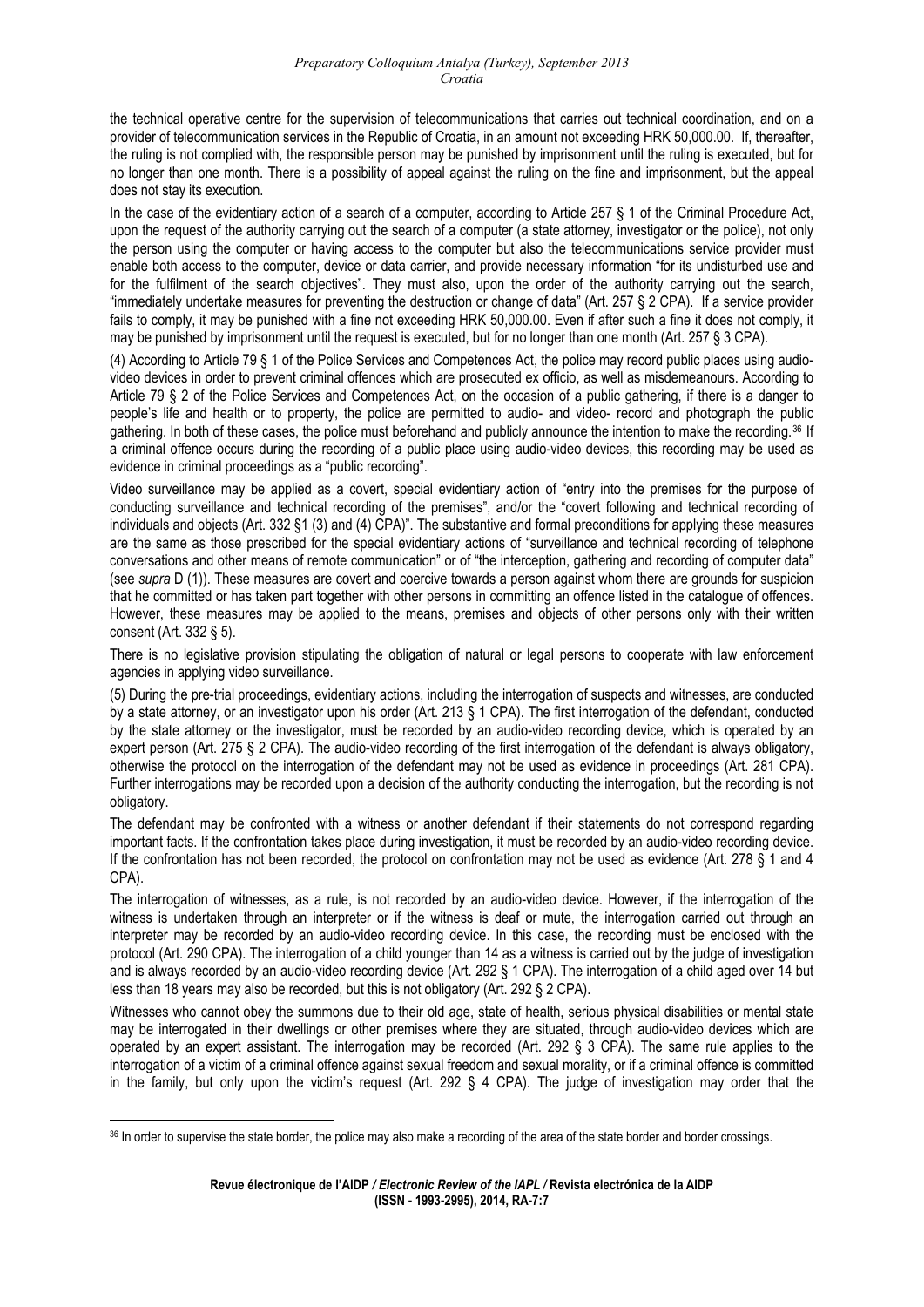interrogation of a protected witness be recorded by an audio-video or an audio recording device, taking special care of the protection of the witness (Art. 297 § 2 CPA).

A witness may be confronted with another witness or by the defendant if their statements do not correspond regarding important facts. The confrontation must be recorded by an audio-video recording device and the recording is enclosed with the protocol. If the confrontation has not been recorded, the protocol may not be used as evidence in criminal proceedings (Art. 289 §§ 4 and 5 CPA).

Finally, when the Criminal Procedure Act so prescribes, "a trial, an evidentiary action or any other action may be recorded by audio-video or audio recording devices". However, the authority conducting the evidentiary action may always decide that evidentiary action be recorded by audio or audio-video recording devices, but must inform the participating persons that the action is being recorded by a particular technical device and that the recording may be used as evidence in the proceedings (Art. 87 §§ 2 and 3 CPA). The recording must contain information on the name of the authority before which the procedural action is being undertaken, the place where it is undertaken, the day and hour when it is commenced and completed, the names and surnames of the persons present, as well as their role in the proceedings, and the identification of the criminal case in which the action is undertaken, as well as information necessary to determine the identity of the person whose statement is being recorded and information regarding the procedural role of that person (Art. 87 § 4 CPA). Upon the request of the interrogated person, the recording shall be reproduced immediately and corrections or explanations made by this person shall be recorded.

In the case of recording the evidentiary action, the protocol must, along with other information, contain information that a technical recording was made, who did the recording, which device was used in making the recording, that the interrogated person was previously informed that the recording would take place, a short summary of the given declarations and statements, whether the recording was reproduced and where the recording is kept if it is not attached to the case files (Art. 87 § 5 CPA).

## **(E) ICT and evidence**

(1) Regarding obtaining electronic evidence, the Criminal Procedure Act provides that, unless otherwise prescribed by the CPA, electronic evidence shall be obtained by applying the general provisions regulating the search of a movable, including a computer and devices connected with the computer, other devices for the collecting, saving and transfer of data, a telephone, computer and other communications, as well as data carriers (Art. 257 CPA), as described above. The provisions containing rules on the temporary seizure of objects also apply to obtaining electronic evidence (Art. 261 and Art. 263 CPA) (see *supra* D (1)).

(2) According to Article 430 of the Criminal Procedure Act, the presentation of electronic evidence shall be performed in the manner regulated by provisions on documentary evidence (Art. 329 CPA), recording evidence (Art. 330 CPA) and electronic (digital) evidence (Art. 331 CPA). Regarding recording evidence, the Criminal Procedure Act explicitly prescribes that the procedures shall be the same as those regarding other objects that are to be used as evidence, "paying attention not to damage or destroy the recording and to keep its content in an unchanged condition". It is also added that if necessary a copy should be made (Art. 330 § 2 CPA).

The competent minister is obligated by the Criminal Procedure Act (Art. 572 CPA) to introduce more detailed regulations on technical conditions, the methods for recording and the protection of the recording from deletion or damage. The Minister of Justice has therefore brought Regulations on the recording of evidentiary actions or other actions in pre-trial and criminal proceedings.[37](#page-7-0) The Regulations contain provisions on the technical conditions and the methods of audio-video recording of the first and later examinations of the defendant and evidentiary or other actions, protection of the recording from deletion and damage, and the methods of keeping the recording. Once the recording of evidentiary action is completed, the copy is sealed and it forms an integral part of the protocol on evidentiary action. The recording of the first interrogation of the defendant is sealed and handed over to the judge of investigation. One copy is for the defendant and the other for the state attorney.

As a rule, the contents of the recording are determined through its reproduction and always by an expert person (Art. 330 §§ 3 and 4 CPA).

(3) In Croatian law, there are no rules on admissibility of evidence that would be specific for ICT-related information. The general rules on unlawful evidence, proclaimed in Article 10 of the Criminal Procedure Act, apply to electronic evidence or to any other ICT-related information and evidence.

(4) In Croatian criminal procedural law, there are no specific rules on discovery and disclosure for ICT-related evidence.

(5) In Croatian criminal procedural law, there are no special rules for evaluating ICT-related evidence. The general rule applies, according to which the right of the court and state authorities participating in criminal proceedings to assess the

<span id="page-7-0"></span><sup>1</sup> 37 Regulations on recording of evidentiary actions or other actions in pre-trial and criminal proceedings *(Pravilnik o snimanju dokazne ili druge radnje u prethodnom i kaznenom postupku),* Official Gazette 92/2009, 15/2010, 120/2011.